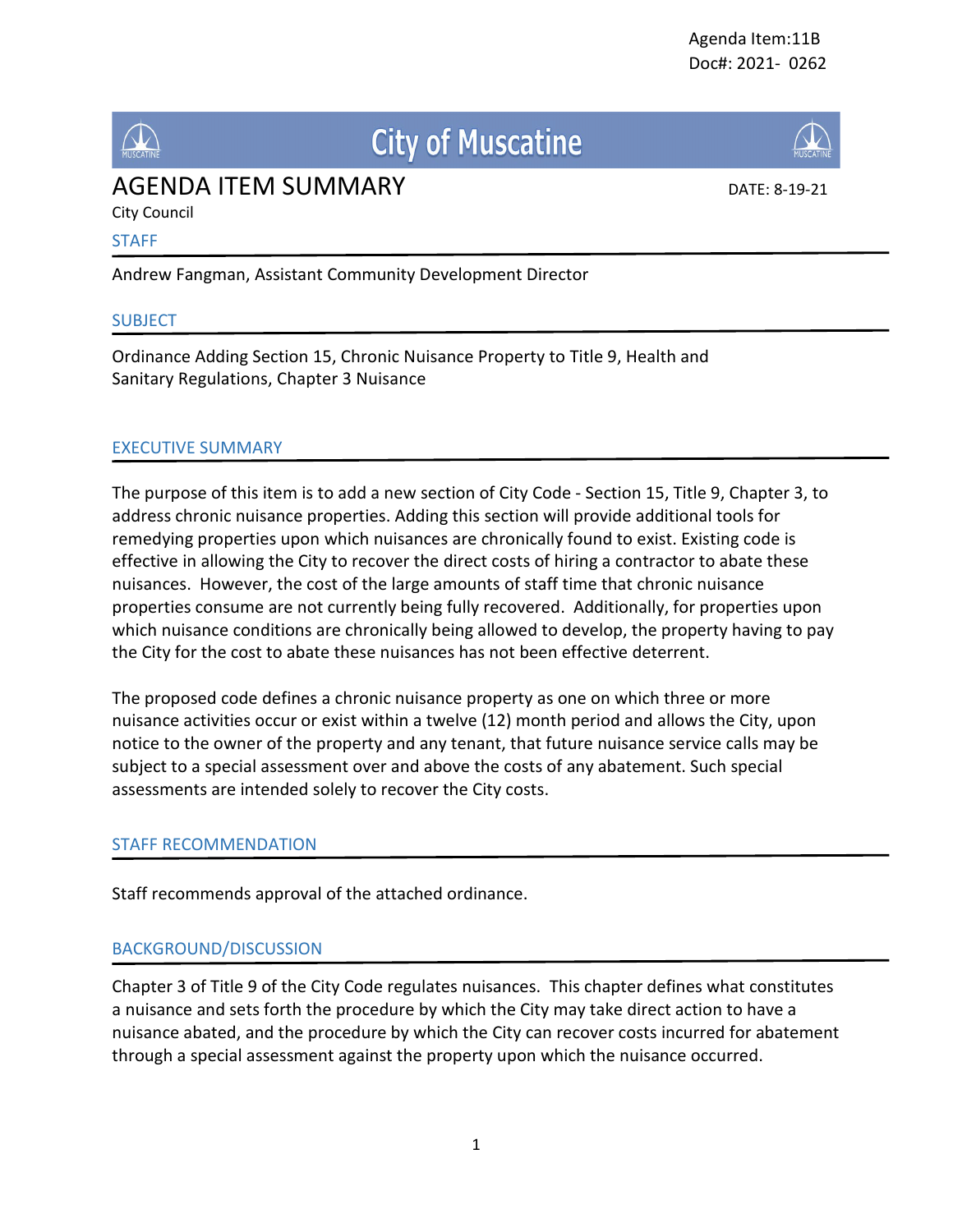Nuisance are broadly defined in Section 9-3-1 of City Code and by Section 657.1 of the Code of Iowa as: *Whatever is injurious to health, indecent, or unreasonably offensive to the senses, or an obstruction to the free use of property, so as essentially to interfere unreasonably with the comfortable enjoyment of life or property, is a nuisance, and a civil action by ordinary proceedings may be brought to enjoin and abate the nuisance and to recover damages sustained on account of the nuisance.* Section 9-3-3 of City Code contains a list of specific conditions that constitute a nuisance.

There are a number of properties upon which nuisances chronically develop despite repeated abatement by the City. Existing code is effective in allowing the City to recover the direct costs of hiring a contractor to abate these nuisances, however the cost of additional staff time that chronic nuisance properties consume is not currently being fully recovered. Additionally, for properties upon which nuisance conditions are chronically being allowed to develop, the payment of nuisance abatement costs have not been an effective deterrent.

Consequently, City staff seeks to add code language that explicitly provides for the following:

- Creates a new category of violations for repeated nuisances that can result in additional penalties (i.e. special assessments);
- Clearly articulates what is required to be included in the abatement notice for a chronic nuisance;
- Allows the City to more fully recover costs associated with abatement from the owner of the property AND the tenant;
- Expressly identifies the abatement costs may include expenses directly incurred by the City;
- Allows the City to prepare a special assessment over and above the costs of the abatement (to recover City costs); and,
- Expressly states that the City may also pursue any other penalties authorized for nuisance violations (such as a municipal infraction).

# CITY FINANCIAL IMPACT

The financial impact of this action will be positive, as it will allow the City to more fully recover the cost of abating chronic nuisance properties.

# **ATTACHMENTS**

1. Ordinance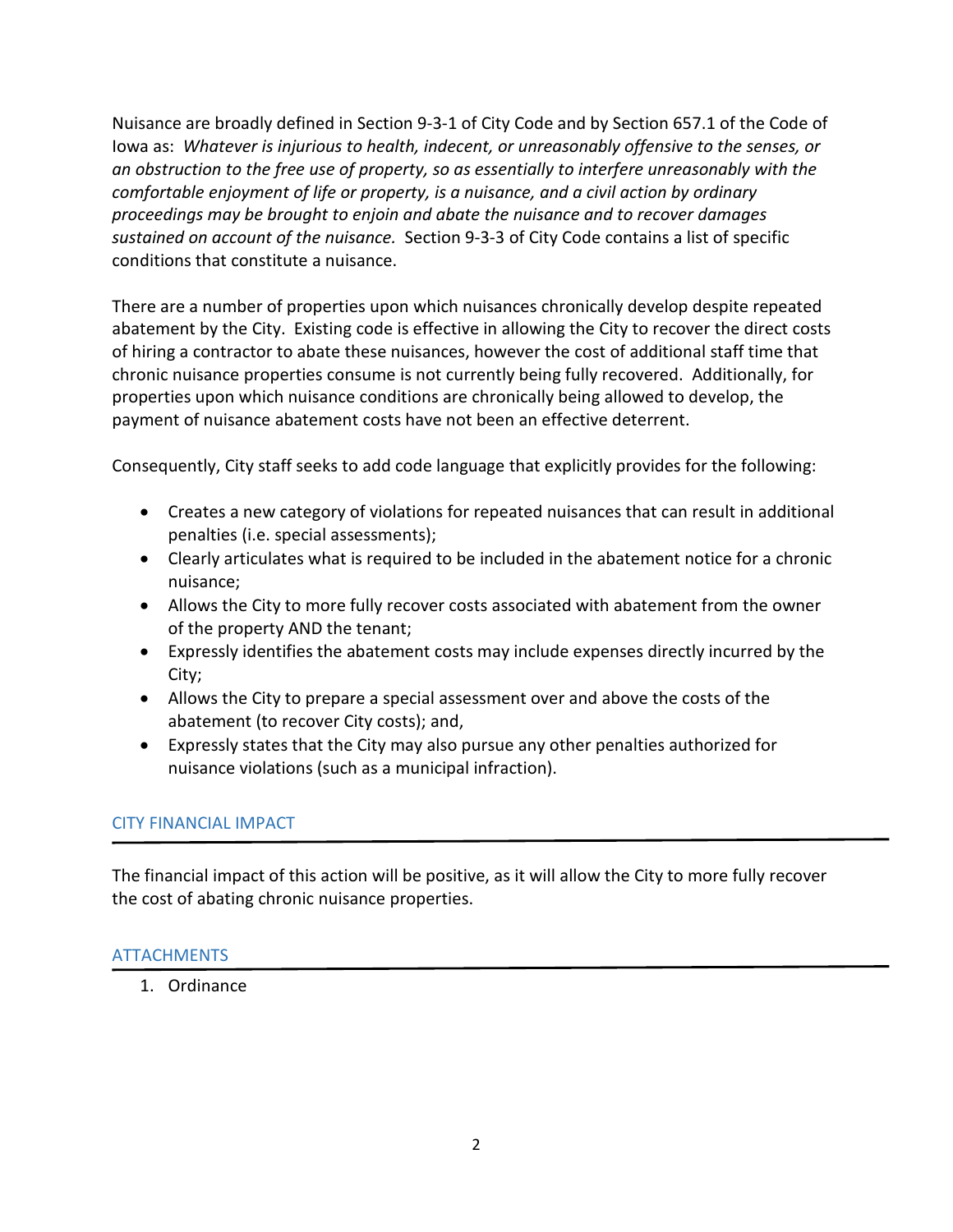### **ORDINANCE NO. 2021-0262**

# **AN ORDINANCE ADDING SECTION 15 CHRONIC NUISANCE PROPERTY TO TITLE 9 HEALTH AND SANITARY REGULATIONS, CHAPTER 3 NUISANCE**

**WHEREAS,** chronic nuisance properties present health, safety and welfare concerns for the public and have a negative impact upon the quality of life, safety and health of the neighborhoods where they are located; and

**WHEREAS**, chronic nuisance properties are a financial burden to the city by the repeated calls for service to such properties, which places an undue and inappropriate burden on the other taxpayers in the City; and

**WHEREAS**, the City wishes to ameliorate the above conditions and hold responsible the owners or person in charge of such property.

**NOW, THEREFORE, BE IT ORDAINED,** by the City Council of Muscatine, Iowa as follows:

**SECTION 1. AMENDMENT.** TITLE 9 HEALTH AND SANITARY REGULATIONS, CHAPTER 3 NUISANCE of the City Code of Muscatine Section 9-3-15 is added as a new section as follows:

**9-3-15 Chronic Nuisance Property**. Chronic Nuisance Property shall mean a property on which three (3) or more nuisance activities occur or exist within a twelve (12) month period.

- **A.** Whenever the City determines that three (3) or more nuisance activities have occurred or exist on a property during a twelve (12) month period, the City may notify the property owner or other responsible party, as set forth in Muscatine City Code 9-3-5, that the property is a chronic nuisance property.
- **B.** The chronic nuisance notice shall:
	- **1.** Identify the type and specific location of nuisance service call(s), including tenant or lessee names where applicable;
	- **2.** Summarize the evidence of the nuisance occurring on the property;
	- **3.** Provide the dates on which the nuisance calls for service were made on the property; and
	- **4.** Warn the owner of the property and any tenant that future nuisance service calls may subject them jointly and severally to liability for the cost associated with any response to such nuisance service call, based upon the actual cost of the response.
- **C.** When a chronic nuisance notice has been properly served as set forth in Section 9-3-7, the owner of the property and any tenant shall be jointly and severally responsible for each successive nuisance incident occurring on the property and shall be jointly, severally and individually responsible for payment of any and all costs associated with each successive nuisance service call within any twelve (12) month period, based upon the actual cost of the response. The cost of a response shall include, without limitation, the gross salaries,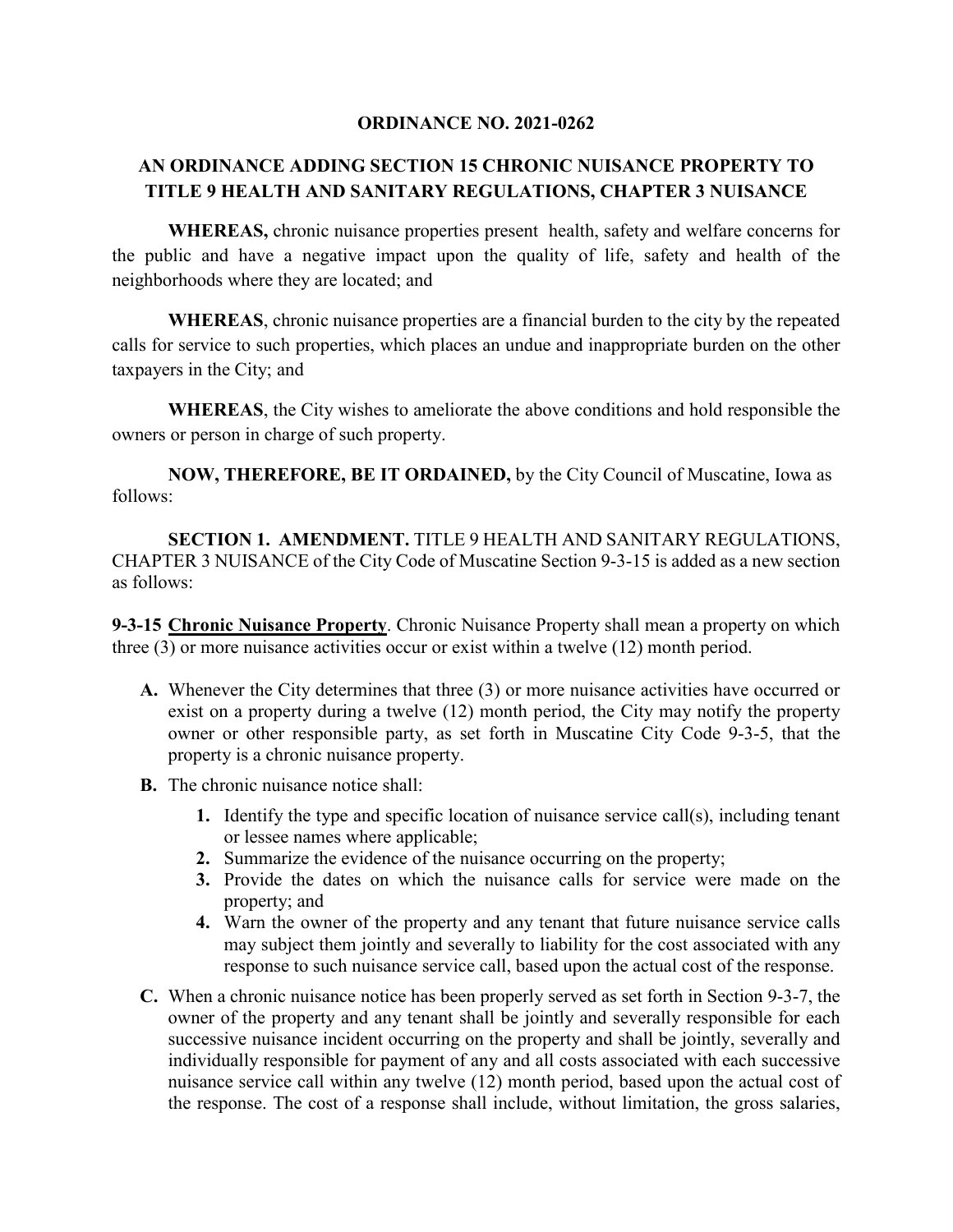including all benefits and overhead paid to the responding employees of the City, City administrative costs, the pro rata cost of all equipment and the cost of repairs to any equipment or property owned by the City that is damaged in responding to the nuisance service call.

- **D.** The costs of the response shall be included in a statement of service costs, which shall be prepared and served subject to the provisions of Section 9-3-7 of this Code. If a statement of service costs is not timely paid, the City may cause a special assessment to be made upon the property pursuant to Section 9-3-11of this Code.
- **E.** The costs of response for such chronic nuisance properties shall be in addition to any other costs and/or remedies allowed by Iowa Code or the Muscatine City Code.

SECTION 3. REPEALER. All ordinances or parts thereof in conflict with the provisions of this ordinance are hereby repealed.

SECTION 4. SEVERABILITY CLAUSE. If any section, provision, or part of this ordinance shall be adjudged invalid or unconstitutional, such adjudication shall not affect the validity of this ordinance as a whole or any section, provision or part thereof not adjudged invalid or unconstitutional.

SECTION 5. WHEN EFFECTIVE. This ordinance shall be effective from and after its final passage, approval and publication as provided by law.

Passed First Reading by the City Council of Muscatine, Iowa, 5th day of August, 2021.

Passed Second Reading by the City Council of Muscatine, Iowa, the 19th day of August, 2021.

PASSED AND ENACTED by the City Council of Muscatine, Iowa, the <sub>2nd</sub> day of September, 2021.

ana L. Broderson (Sep 3, 2021 09:53 CDT) Diana L. Broderson (Sep 3, 2021 09:53 CDT) Diana L. Broderson

Diana Broderson, Mayor ATTEST:

 $_{\text{rol Web (Sep 3, 2021 10:20 CDT)}}$ Carol Webb (Sep 3, 2021 10:20 CDT)

Carol Webb, City Administrator



### **1st Reading** –

Motion by Council Member Gordon, seconded by Council Member Jindrich, first reading of Ordinance No. 2021-0262.

AYES:7 NAYS:0 ABSENT:0

**2nd Reading** – \_